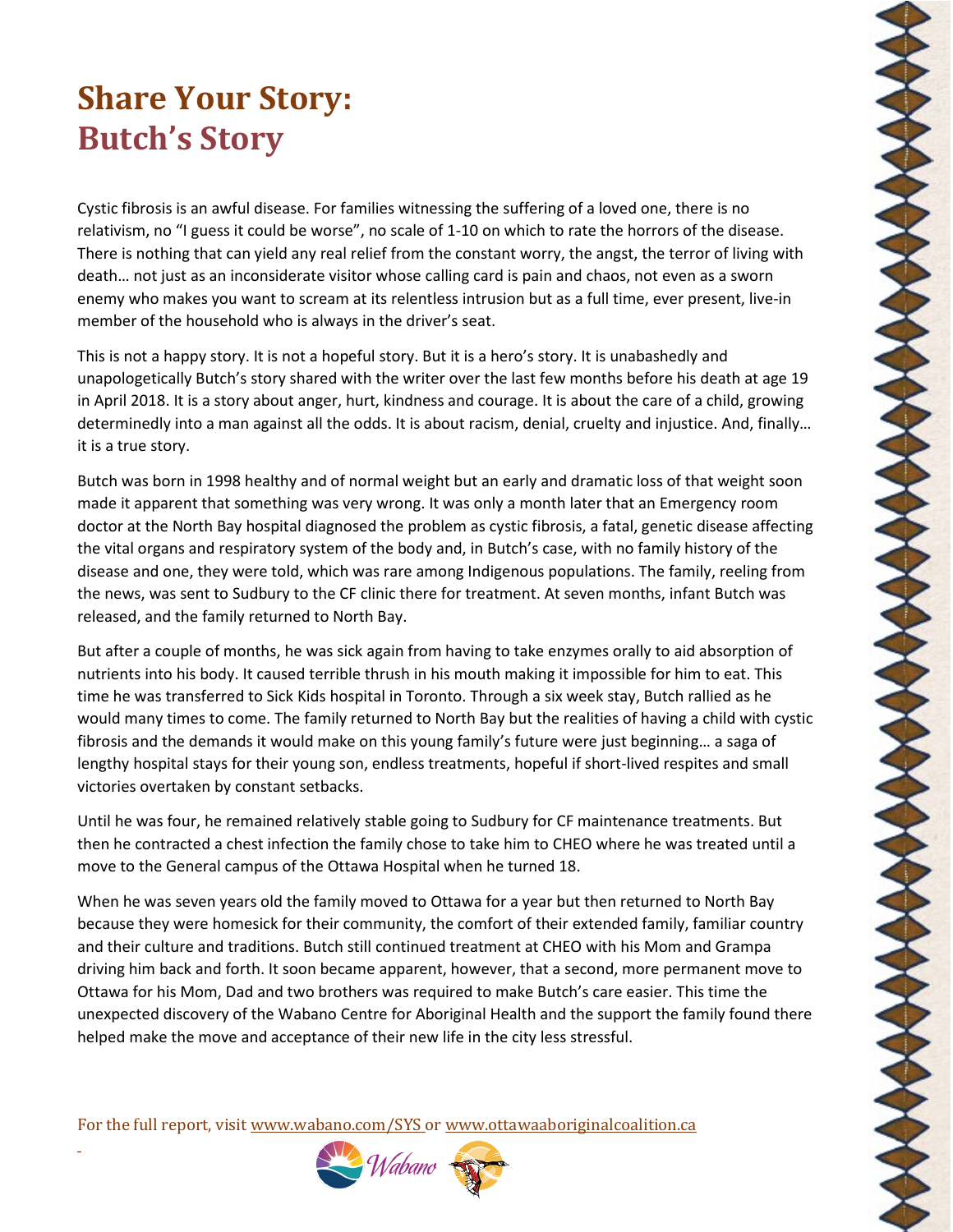Both Butch and his parents remember their experiences from this time very positively. In 2010, the Ottawa Citizen published an article featuring Butch as a CHEO 'poster child'. Both Butch and his Mom expressed their confidence in and their immense gratitude for CHEO staff and doctors. The article quoted Butch's mom as saying: *"CHEO is awesome. They've made it so he's not kicking and screaming when I take him to hospital. A lot of the people at CHEO are like family. When we were commuting from North Bay, Ronald McDonald House was also a huge help. Butch says he really loves going to CHEO but misses his birds when he's there. At CHEO he gets to do lots of crafts, play board games and video games and read…"*

Butch was a gifted child blessed with a keen mind, quick wit and an unquenchable desire for learning. He was a happy child with a big heart and remarkable sensitivity to the needs of others around him no matter his own pain and circumstance. He laughed easily, was kind and had a smile and personality which would light up a room. He displayed remarkable courage overcoming much adversity in his young life. His close family was the very centre of his universe, his Mom holding the special place of his best friend and caregiver, never spending more than a few hours away from his side while Dad, his buddy, worked hard to care for the family and make ends meet. Butch approached each day with a strength and determination to live life to the fullest in spite of insurmountable challenges in his path.

He was a proud Anishinaabe and celebrated his Algonquin ancestry. He loved spending time with each of his grandparents learning 'the ways' of the land and history of his people from the Antoine and the Algonquins of Pikwakanagan First Nation. Butch had a profound respect for all living creatures, especially animals and birds, and had the ability to coax chickadees into his hand and have hummingbirds land on his shoulder. And creatures, be they his pets or in the wild seemed to know his special gifts. These included his beloved parrots and cockatoo, his dog, guinea pig, pet rats, and even neighbourhood squirrels. He seemed to be a "whisperer" to all creatures. When he was 12, he made sure his family knew that he had firm plans to attend college to study avian veterinary medicine.

**MANANAMANANAMAN** 

**MANANA** 

For most people, to know this young man was to love him. His specialness, intelligence, gentleness and kindness in the face of his awful suffering makes it even more difficult to comprehend the later years of his hospital care, but does make it possible to understand Butch and his family's anger, hurt, and immense sense of betrayal by the very people and institutions charged with his care.

As Butch grew older the disease took an ever-greater toll. His hospital stays became longer and by age 12 he had undergone more than 20 surgeries. He developed esophageal varices and cirrhosis of the liver and spleen. Around this time, he was sent to the Sick Kids hospital in Toronto to determine whether he should have a liver transplant. There was no immediate consensus on a transplant then, but the family's doctor in North Bay notified them that he had received a letter from Sick Kids asking for a follow-up visit for Butch every six months. For some reason – never explained to Butch or his family – that referral was never acted upon at CHEO, and he was not sent to Toronto again though the possibility of a liver transplant was held out to the family at various times.

By his teen years Butch's knowledge of his disease was encyclopedic. He knew his body and its warning signals, and he knew his medications by name, purpose and amounts, the respective benefits and often difficult side effects of each one. With such knowledge and by now lengthy experience living with CF, Butch expected and had a right to expect that he would have a voice in his own care and treatment path. He was also acutely aware and accepted from early on that he would never have the opportunity to live a long and healthy life, but he was determined to fight for his survival as long as he could and live every day to the fullest.

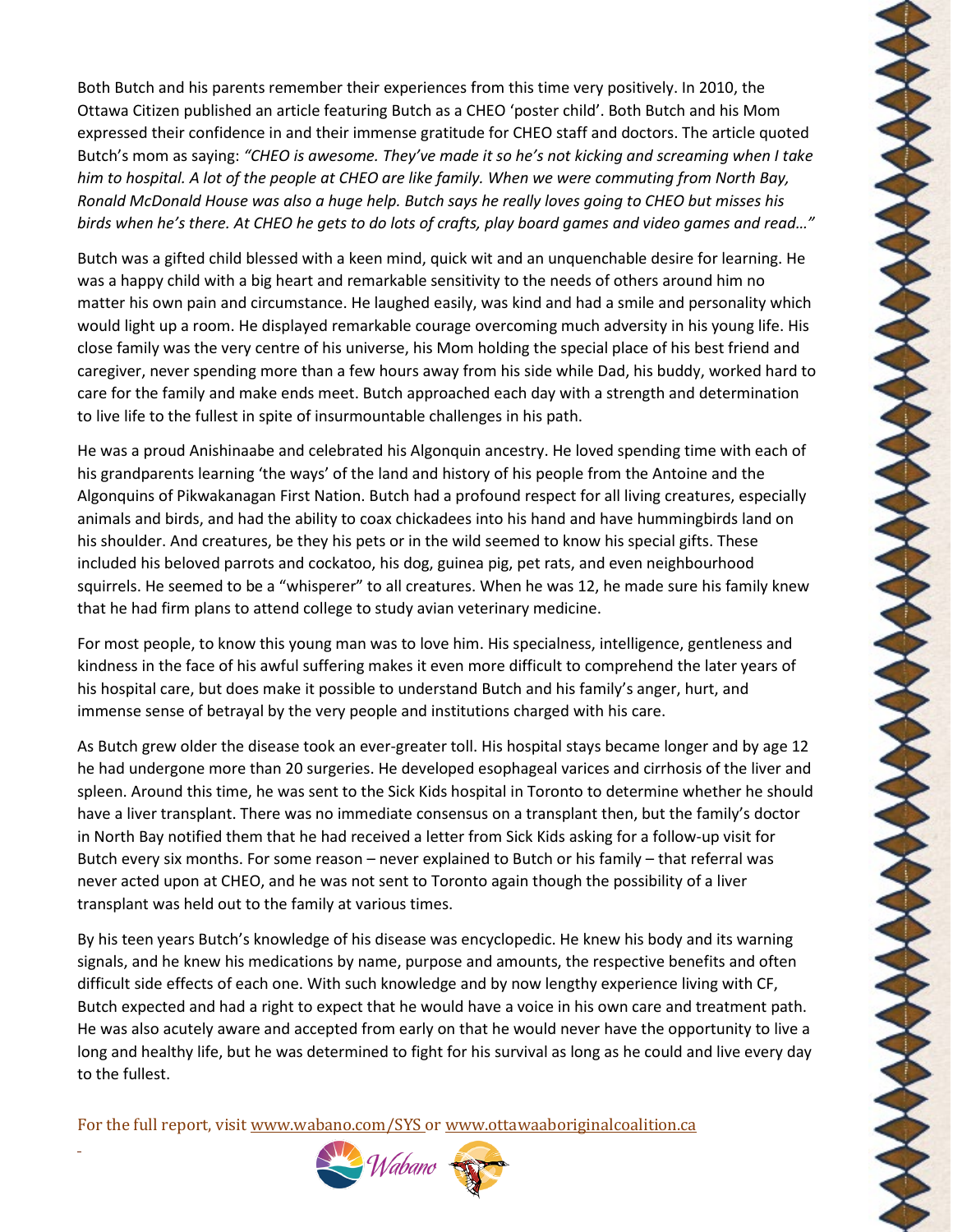At fifteen his pain medication regimen no longer provided him reasonable comfort. An MRI had shown that Butch had two compression fractures in his spine and some bones were malformed resulting in chronic pain in addition to all the other problems as CF wracked his body. He was referred to a pain specialist to explore possible new avenues for relief. Accompanied by his Mom, Butch met with a new physician at the Roger Neilson House, a facility at CHEO "dedicated to loving and skilled palliative care to support children, youth and their families" according to their website.

Butch's experience with the doctor there was anything but loving.

He had welcomed the meeting hoping for some support to make his days more bearable. Instead, this meeting marked one of the most hurtful experiences in his history with the health care system. Making no effort to get to know Butch, the Doctor opened the meeting by stating that he was unlikely to prescribe new pain medication for him because of addiction… "a condition you would know all about being native and living with addicts and alcoholics every day where you are from." He continued in this vein for a time until Butch and his Mom walked out, stunned and now emotionally scarred by the doctor's ugly words and the hateful assumptions upon which they were based.

His long stays at CHEO had their bright spots and as Butch never ceased to express, there were many good people who did their best to make his life bearable. One of those "bright spots" was the amazing, caring, friendship and advocacy of Michèle, who was the Child Life Specialist at CHEO that became very special to him. Michèle took a real interest in Butch and encouraged his love of learning and passion for his birds. She remained his good friend for much of his last years. Upon learning of his passing, she wrote the following in a heartfelt condolence to his family, *"BUTCH and family... The exceptional privilege was for me to accompany and support Butch throughout his journey at CHEO... Brilliant walking encyclopedia, creative dreamer, nature and animal lover, bacon and chocolate milk connoisseur... he taught many of us at CHEO lessons of courage, resilience, optimism, acceptance, caring and loving... Another adventurous journey is starting somewhere else Butch... Thanks for your contributions on CHEO's Youth Forum and for your unique presence with all of us all these years..."*

There were others involved in his care who made his life a living hell. The treatment of Butch by a very senior nurse in the CF unit at The Ottawa Hospital - General Campus was nothing short of appalling. She waged a relentless campaign with Butch and, when she could, each of his parents, to force the signing of a Do Not Resuscitate order (DNR). When Butch challenged her in any way it became worse. She would lecture him on how much his care cost the hospital, the implication being as a terminal patient he was not worth the investment.

Butch made it clear he understood that he was dying but would fight for as long as he could for the right to treatment involving antibiotics, blood transfusions and other non - invasive measures that would prolong his life. Butch and his Dad took the time to have those very difficult conversations and his decision was to keep going on that basis... but if it was an emergency, he did not want extraordinary measures like the shock paddles, having his chest pounded or the use of other desperate actions used to revive him. When the Grim Reaper, as Butch aptly nicknamed this individual, persisted the family complained of her harassment to the hospital administration. Even Butch's aunt travelled to Ottawa to help advocate on his behalf. When Butch or members of his family complained, the vindictive nurse threatened and on occasion withheld snacks, TV and telephone privileges which Butch was entitled to. The hospital did nothing to reprimand the nurse but did finally agree to the family's request to have her taken off his medical team.

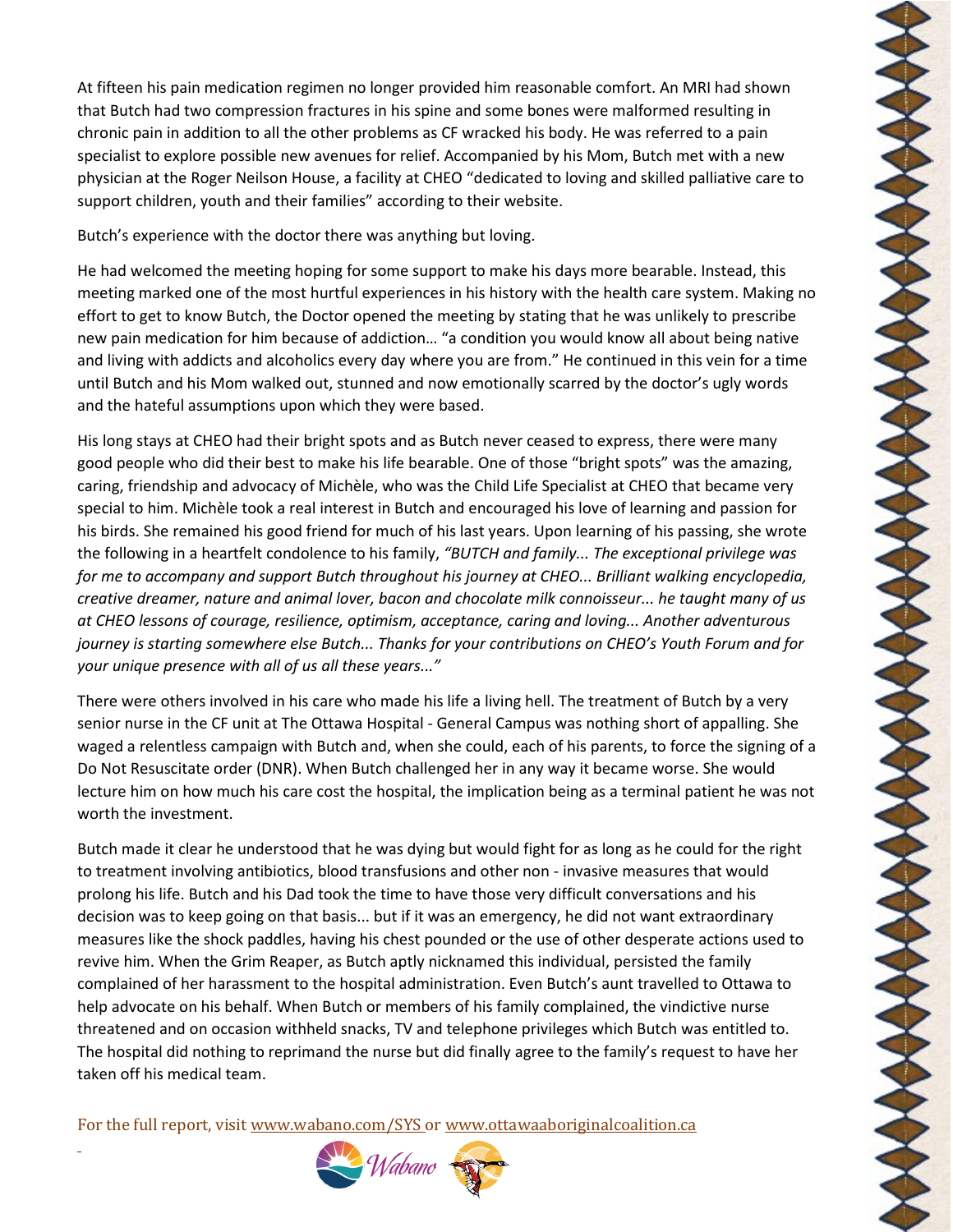There were other horrific incidents as the challenges of the disease increased. Butch's attacks became more severe and each time he spiralled downwards it seemed that it would be his last. Yet he would rally and challenge his treatment with his Mom advocating passionately on behalf of her very sick son when they knew his fragile body was not responding well. During one of these times, Butch was fed a regimen of strong laxatives for two solid weeks to try and flush his system. Not surprisingly, he lost weight. Hospital personnel said it was not the laxatives and suggested there was a possibility that Butch's Mom was starving him, eating his hospital food and probably had Munchausen syndrome, a mental disorder where the caretaker of a child, often the mother makes up fake symptoms or causes real symptoms to make it look like the child was sick as a desperate ploy for attention.

Another time Butch's Mom was accused of being a drug addict based on absolutely no evidence except as far as the family was concerned, negative assumptions they made because she was rake thin, had some bad teeth and was part of an Indigenous family going through hard times. To fight back, Butch's Mom took a drug test, and when it showed absolutely no evidence to confirm the accusation there was never an apology nor an end to the routine rudeness and disrespect both Butch's parents were subjected to during these many months as they held vigil over their son during his long weeks in hospital.

One can only imagine what the family went through dealing with such madness and absurd judgements raining down because of who they were. The worst part was that all of this misinformation and innuendo, the family believes became permanent entries in Butch's hospital record and charts. Once information went into his records his parents were told it could be redacted but never removed and the Butler family was always discouraged, indeed prevented, from gaining access to his medical records including as a reason, the enormous cost to photocopy the information of a now heavy file. These records in a very real sense 'travelled' with Butch and were the first thing seen by unfamiliar medical personnel every time he landed in the Emergency room. It never took long after a cursory review of his file for initial concern and caring bed side manners to turn into something else.

On Butch's 18th birthday, without any warning, discussion or explanation Butch was moved to the General campus. His charts, of course, followed him. He was told abruptly that from now on he would receive adult care and any consultations with Sick Kids hospital including the possibility of a liver transplant were no longer an option. For Butch and the family, weeks turned into months at the General. The quality of Butch's care did not improve nor did the attitudes towards his family. Palliative care, intended as a pathway to bring some relief and comfort to a dying patient, seemed the opposite to Butch… it was more like a cold and uncaring shortcut to hasten his death. So much so that a few months before he died, he insisted that his family take him home no matter what, where at least he could spend his last days with them and tend to his beloved birds. And so, he came home.

**MANASHANANANANANANANAN** 

While at home, his bleeds happened more frequently, and vomiting was a daily fact of his existence. Still Butch battled for some time every day to feel, to laugh and to love and be loved by his family and friends dear to him. He had had an IV pick inserted in his arm in order to allow him to have IV medicine at home. There were several trips to the Emergency and on one occasion both he and his Mom fought to prevent the removal of the permanent pick having been advised by his palliative Doctor that given the condition of his veins it was very likely the last one they could give him. In other words, the pick was his remaining life line for transfusions and medicines. Their pleas were not being heeded, so in fear they left the hospital for home. The hospital called the police saying Butch was a danger to himself and others. When the police arrived at the family's home and the situation was explained, they were embarrassed,

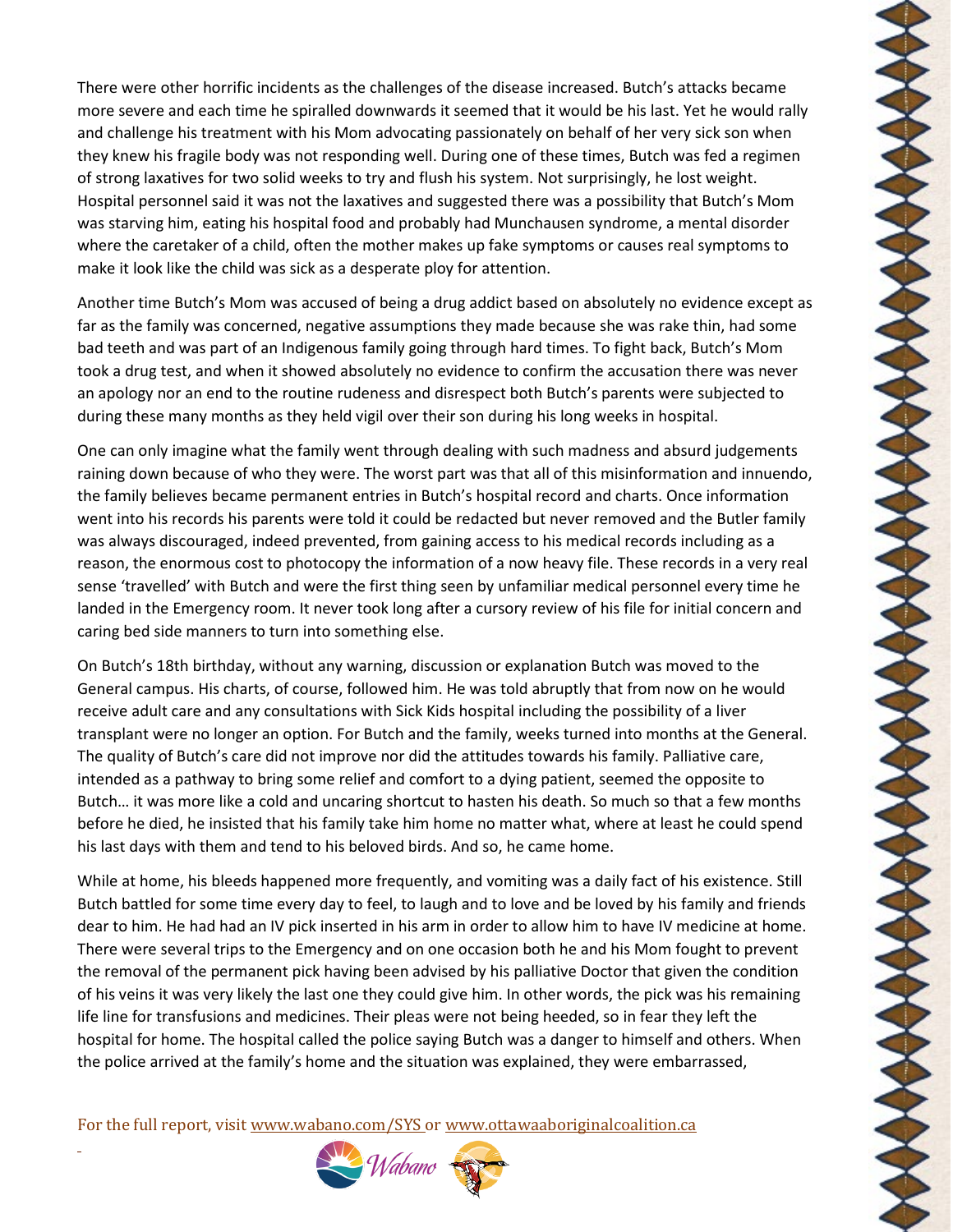apologetic and angry at such treatment by the hospital and their own part in adding to his misery. Butch did not survive long after that horrible night.

As a postscript, this brave young man fought as long as he could. But his last hours were spent in excruciating pain, a victim of hallway medicine and dreadfully absent palliative care, this time at the Montfort Hospital. Some hospital staff seemed not to care about easing Butch's suffering at the end of his journey or helping a very frightened and grieving family to understand what was happening. Although the Butlers had tried to prepare for this inevitable moment since Butch came into the world, that knowledge did not soothe or make coping with the death of their beloved son the slightest bit easier. Butch passed away at 4:35 am on April 30, 2018 in the arms of his Mom.

A long sought-after meeting with senior hospital personnel was finally granted with Butch's parents almost four months after he died. Apologies were made for what had happened, but it was expected that the family would share the hospital's view that whatever disciplinary measures and corrective actions they had taken (details of which were not shared) as a result of what happened, were adequate and enough to satisfy the family. In addition, the parents were advised that the experience would be useful as a "teaching opportunity" moving forward. For the Butlers, the real truth of their son's last hours however difficult to hear and understand, remains out of reach. They have been denied that face-to-face conversation with the doctor actually responsible for his care that night. For them, not getting to the hard truths of that night no matter how difficult to hear or admit has left them with an unshakeable and profound feeling that even in his final hours, everything and everyone quit on Butch. And in their grief, sometimes that feeling gets misdirected to themselves as parents and they worry they could have done more to protect their son as his best and long-time advocates.

In the time that has passed since Butch's death, enormous love, respect and admiration has flowed from far and wide to this incredible family. There are many, many people who are missing and grieving for this special young man. For his family and for some time to come there is only the indescribable pain of loss, and their broken hearts. As a baby, Butch's Dad wanted him to have a 'strong' name to see him through life. So 'Butch' was added to the wee boy's already chosen handle of Steven Michael Butler. Butch certainly lived up to that name. And for his Mom, Dad, brothers and sister their comfort and ours comes from knowing his spirit is now finally free to soar without pain and suffering like the birds he loved so much.

It was hard for Butch and his family to share their private journey. It was not done for reasons of revenge or recriminations. Butch never allowed himself to wallow in pity or be driven by resentments of the all the things he missed of a normal childhood. He was able to attend school only for short periods, but his learning was deep and unique, and he was wise beyond his years… an old soul. For Butch his sharing was instead a call to action that we must strive to build a more caring world and as human beings never give up on efforts to bring about reconciliation based always on kindness and respect, patience and understanding for each other.

The determined young man wanted his story told and he asked that the world listen, acknowledge and stand up to the ugly realities he and his family endured at the hands of a health care system and too many professional caregivers who could provide not a single credible excuse for such treatment. Butch wanted to know and be convinced that his city and his community will not tolerate this happening to another Indigenous person. Unlike cystic fibrosis, an illness with no known cause or cure, the racist attitudes and